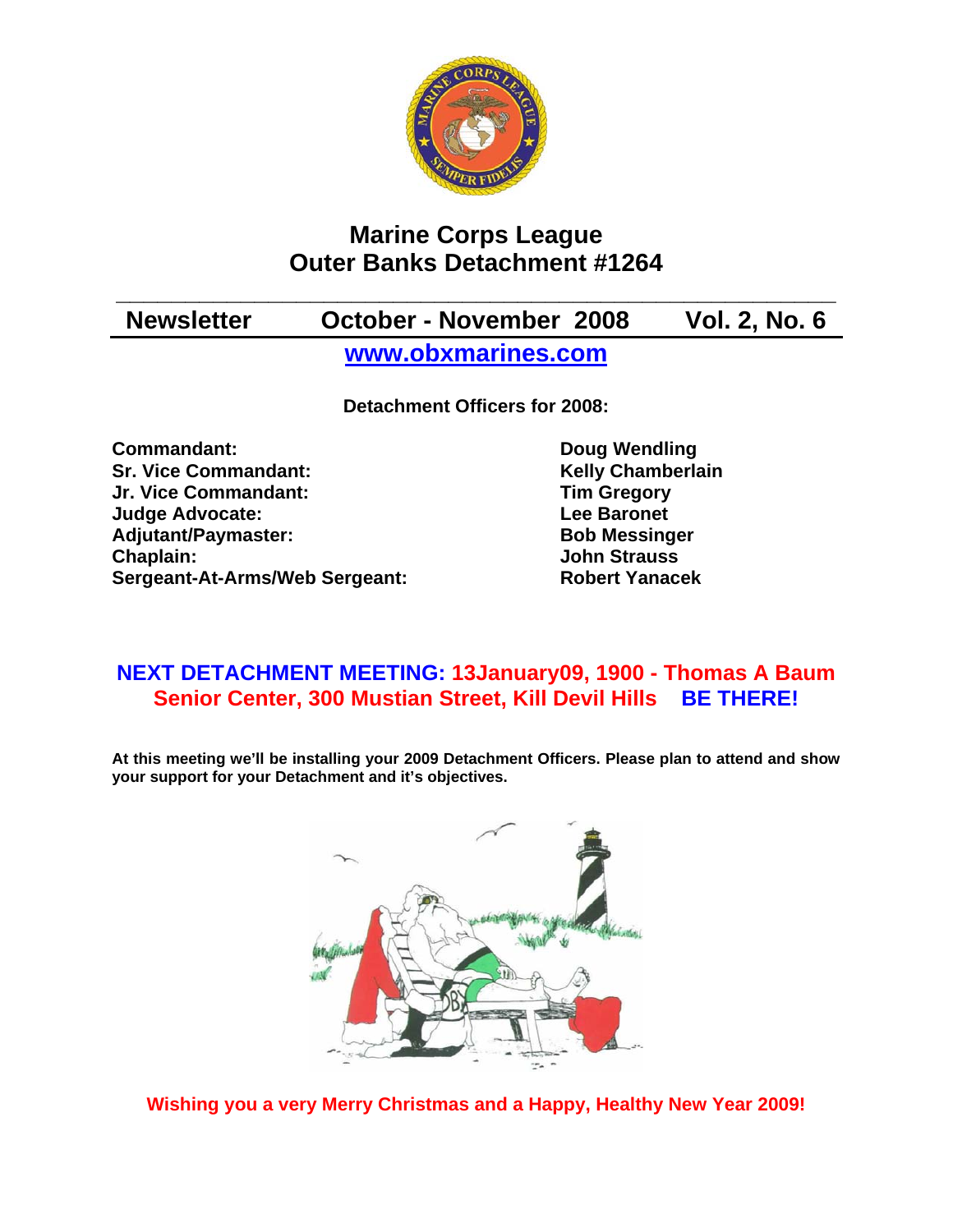### **What's Been Going On?**

#### **Check your Detachment Website OFTEN: [www.obxmarines.com](http://www.obxmarines.com/)**

**Marine Corps Birthday Luncheon, The Currituck Club 50 folks celebrated our 233rd Birthday… Get on the list for next year!** 

**Member, Dan Fillmore, was guest speaker for the Town of Nags Head Veterans Day ceremony. Excellent job! Event was well attended, as usual and Dan gave a very inspiring message to all present.** 

### **What do you think?**

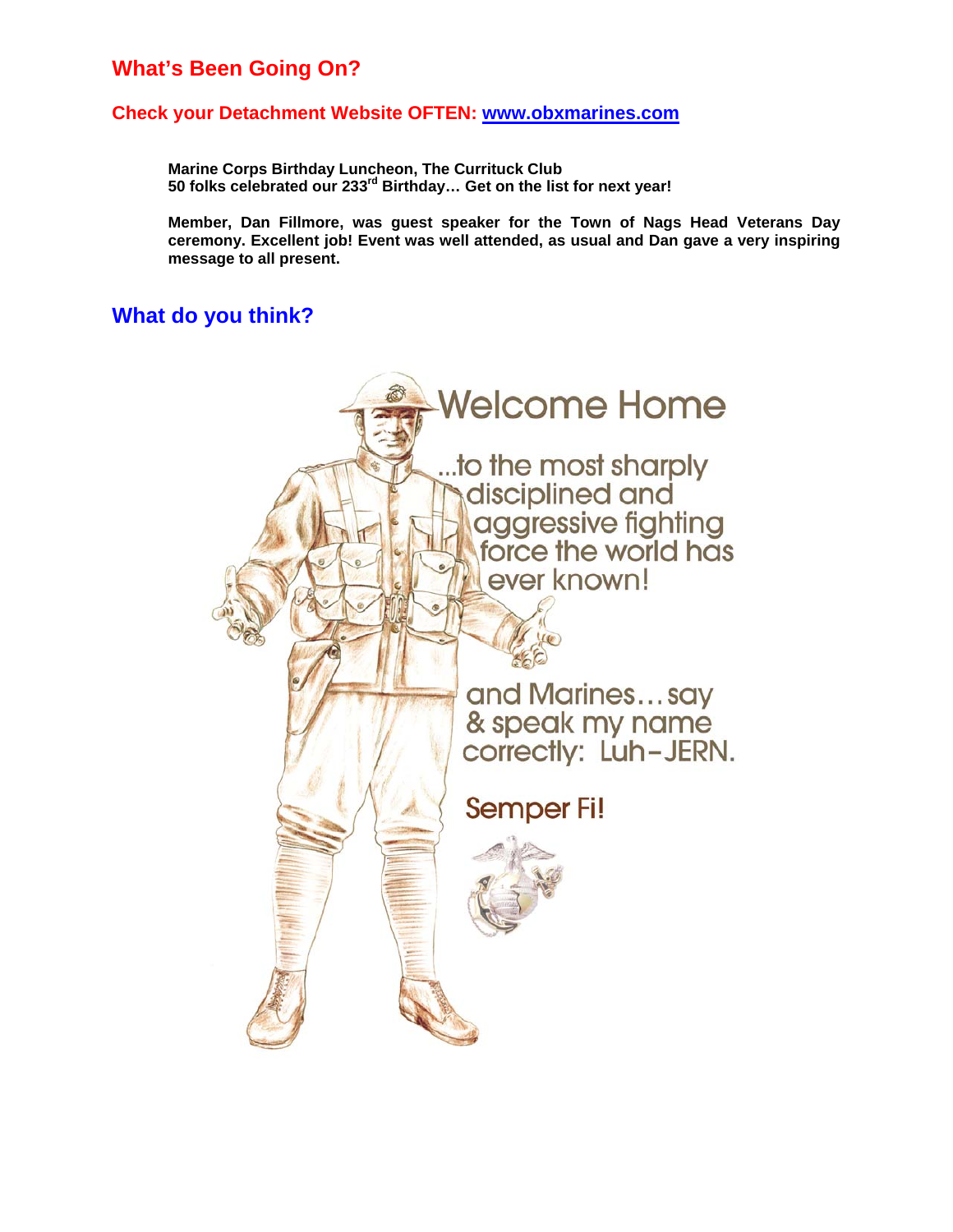### **Message From The Commandant:**

**Fellow Marines,** 

**We're holding elections for your Detachment leadership in December and I urge you to cast your vote for our slate of nominees:** 

| <b>Commandant</b>             |
|-------------------------------|
| <b>Senior Vice Commandant</b> |
| <b>Junior Vice Commandant</b> |
| <b>Judge Advocate</b>         |

**Kelly Chamberlain Tim Gregory Robert Yanacek Doug Wendling** 

**All other positions are voluntary and appointed by the Commandant, e.g., Adjutant Paymaster, Chaplain, Sergeant-At-Arms, etc.** 

**If you have not received your ballot as you read this, please contact Judge Advocate, Lee Baronet at [cajunguy08@charter.net](mailto:cajunguy08@charter.net) or 252-453-9177 to register your vote for each candidate above.** 

**It's been a distinct honor serving as your Commandant for the past two years and I thank you for your support of this fine organization. Once a Marine, Always a Marine! We've accomplished some great things over the past years and you've always been there, e.g., our support of our Marine in Need in Wanchese, Toys For Tots, the Museum of the Marine and raising the awareness of the many sacrifices Marines have made/continue to make for the cause of Freedom. You should be very proud! I'm humbled to have been a part of obtaining the Charter for this Detachment and being among a group of fine Marines and Corpsmen.** 

#### **Recruiting…**

**Recruiting literature is available for all members. Pick some up at the next meeting and make it your objective to recruit one new member this year. Current membership is 32. WELCOME ABOARD: Pete Hibbard** 

#### **Toys For Tots…**

**Adjutant/Paymaster, Bob Messinger, has done a fine job of coordinating our TFT's participation this year. You'll be receiving a report within the next few weeks giving the results of those efforts or at our next Detachment Meeting in January 2009. If you didn't get a chance to participate this year, put it on your calendar for next year. Lee Baronet, Dick & Joanne Sulik, Bill O'Brien and several others had a ball at the collection points and filled several boxes for distribution to local children. It's a small but very satisfying volunteer opportunity.**